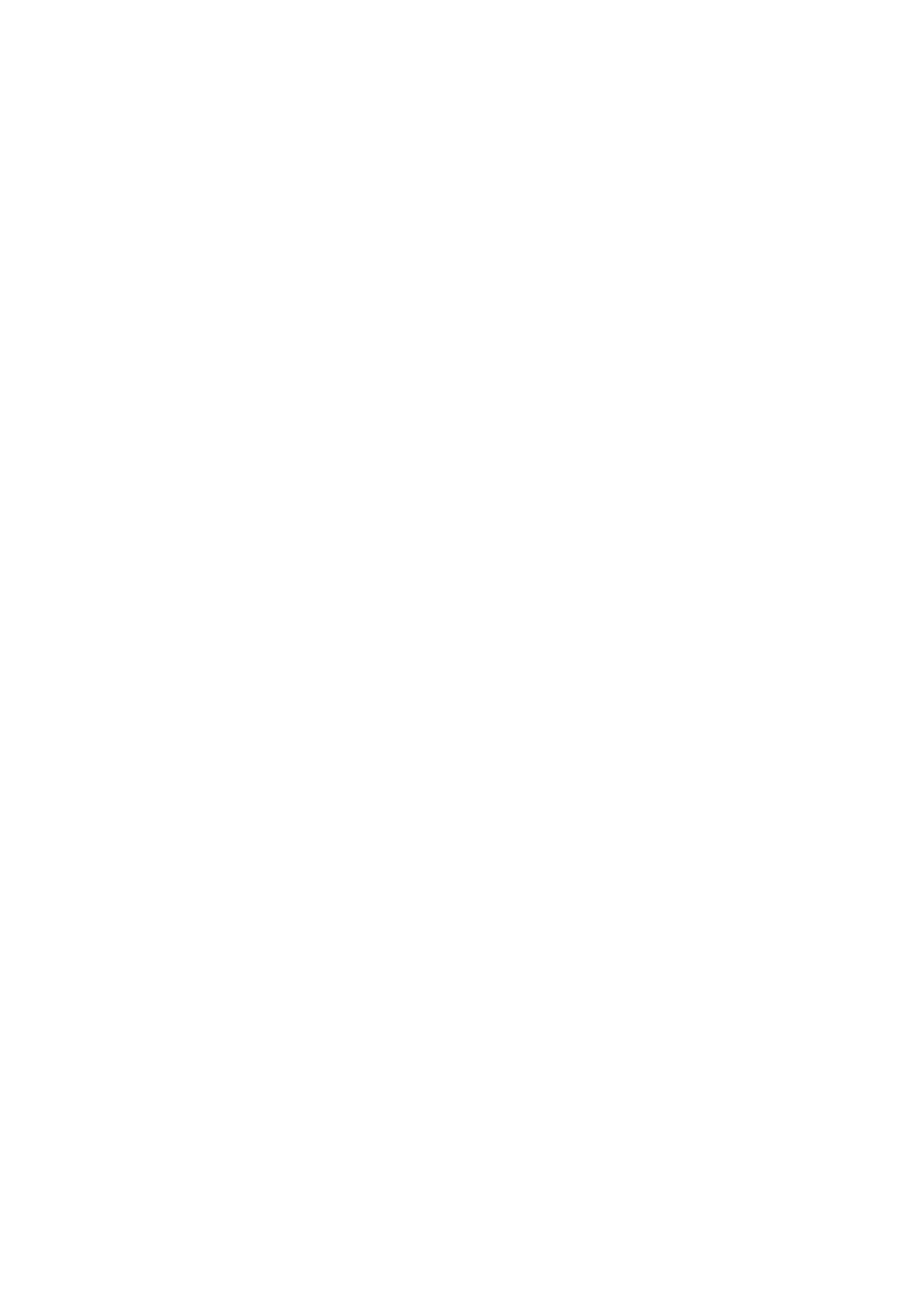*I certify that this public bill, which originated in the Legislative Assembly, has finally passed the Legislative Council and the Legislative Assembly of New South Wales.*

> *Clerk of the Legislative Assembly. Legislative Assembly, Sydney, , 2010*



New South Wales

# **Criminal Assets Recovery Amendment (Unexplained Wealth) Bill 2010**

Act No , 2010

An Act to amend the *Criminal Assets Recovery Act 1990* with respect to the recovery of unexplained wealth; and for other purposes.

*I have examined this bill and find it to correspond in all respects with the bill as finally passed by both Houses.*

*Assistant Speaker of the Legislative Assembly.*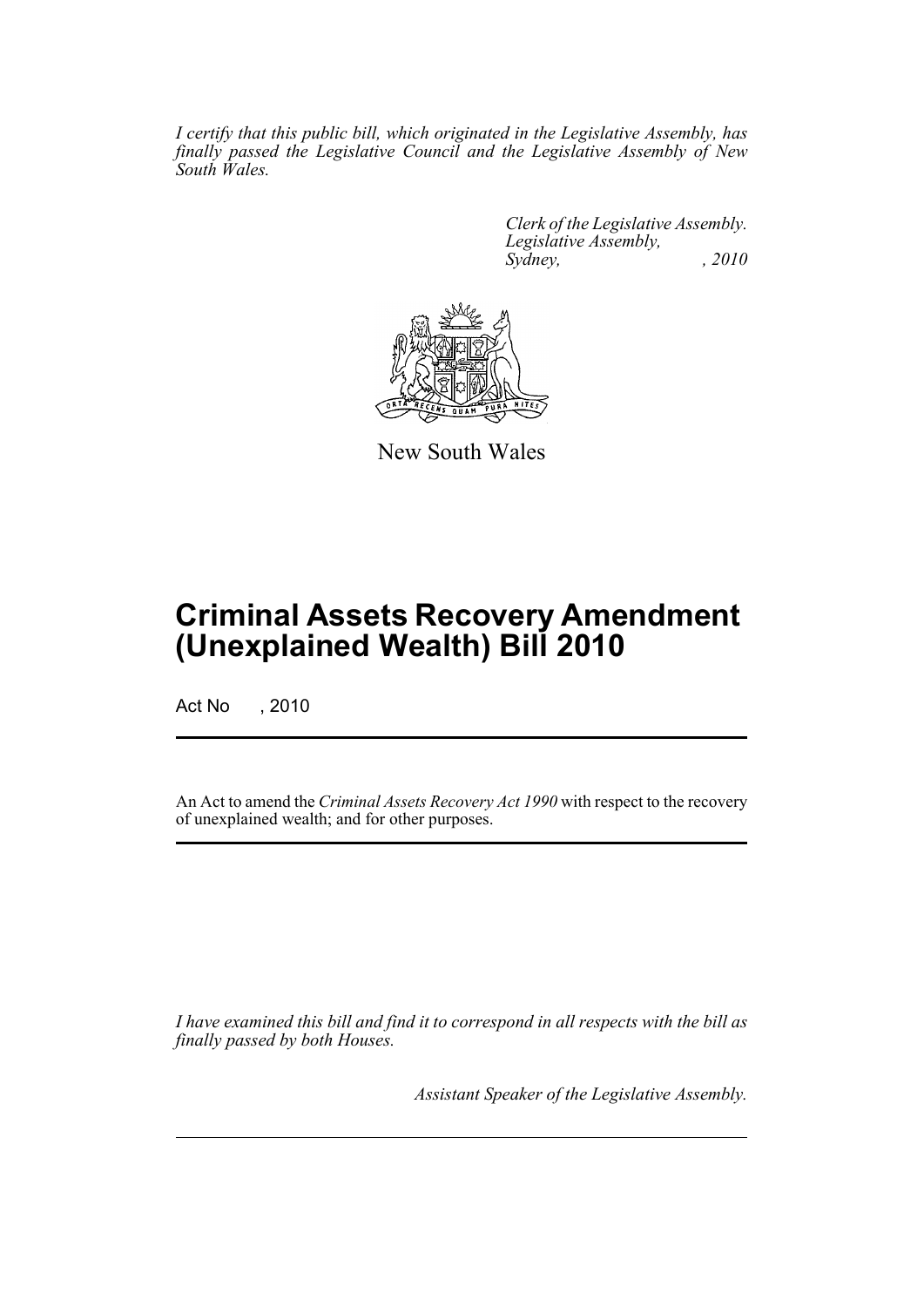# <span id="page-3-0"></span>**The Legislature of New South Wales enacts:**

#### **1 Name of Act**

This Act is the *Criminal Assets Recovery Amendment (Unexplained Wealth) Act 2010*.

## <span id="page-3-1"></span>**2 Commencement**

This Act commences on the date of assent to this Act.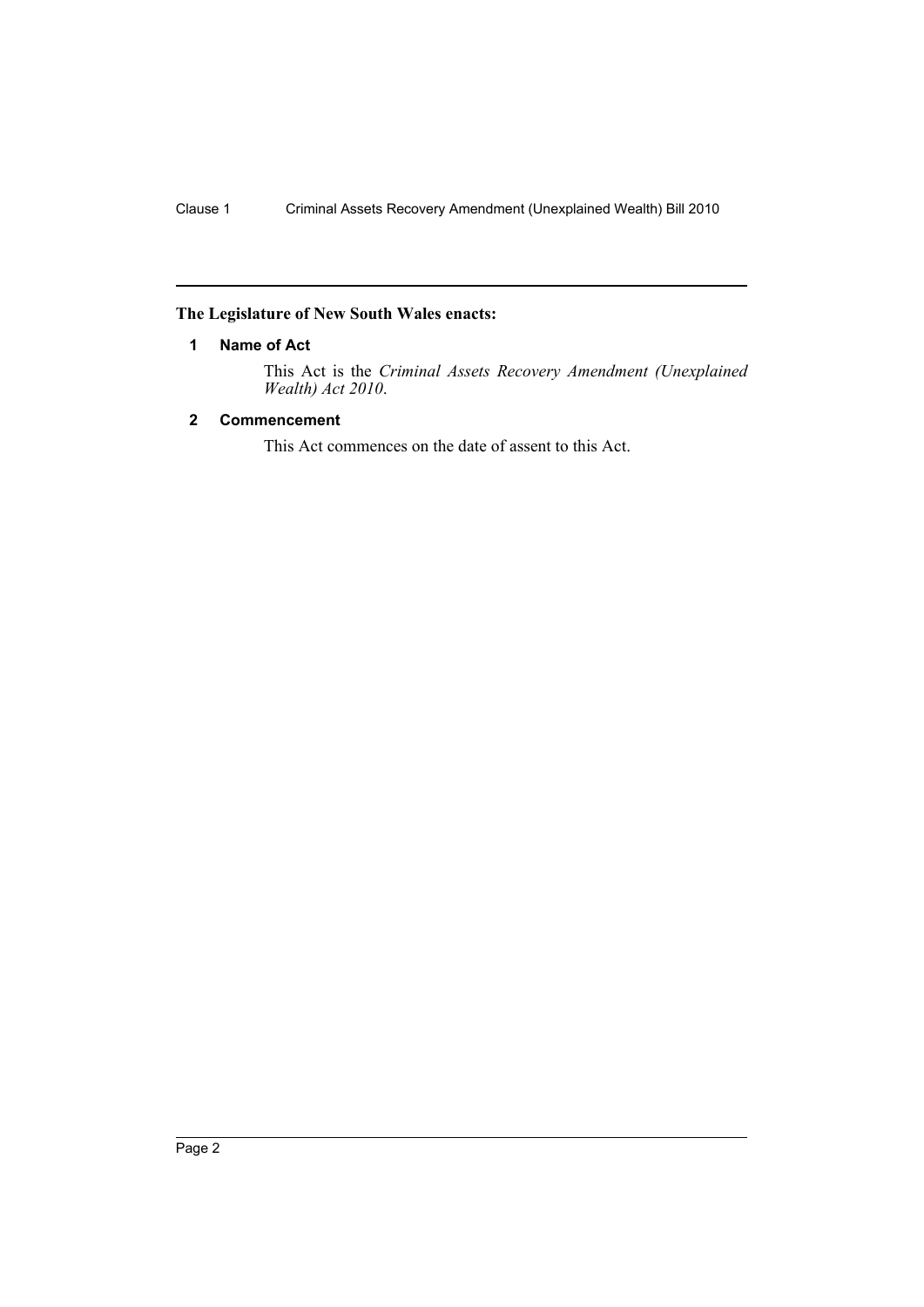Amendment of Criminal Assets Recovery Act 1990 No 23 Schedule 1

# <span id="page-4-0"></span>**Schedule 1 Amendment of Criminal Assets Recovery Act 1990 No 23**

### **[1] Section 3 Principal objects**

Omit section 3 (b). Insert instead:

- (a1) to enable the current and past wealth of a person to be recovered as a debt due to the Crown if the Supreme Court finds there is a reasonable suspicion that the person has engaged in a serious crime related activity (or has acquired any of the proceeds of any such activity of another person) unless the person can establish that the wealth was lawfully acquired, and
- (b) to enable the proceeds of illegal activities of a person to be recovered as a debt due to the Crown if the Supreme Court finds it more probable than not the person has engaged in any serious crime related activity in the previous 6 years or acquired proceeds of the illegal activities of such a person, and

#### **[2] Section 4 Definitions**

Omit "or a proceeds assessment order" from the definition of *confiscation order* in section 4 (1).

Insert instead ", proceeds assessment order or unexplained wealth order".

#### **[3] The whole Act (including the defined expression "interstate proceeds assessment order" in section 4 (1))**

Omit "interstate proceeds assessment order" wherever occurring.

Insert instead "interstate proceeds assessment or unexplained wealth order".

### **[4] Section 4 (1), definition of "unexplained wealth order"**

Insert in alphabetical order:

*unexplained wealth order* means an order made under section 28A and in force.

#### **[5] Sections 9 (5) (c), 10B (4) (a), 10D (1), 16A (2) (c), 20 (1), 22 (8), 29, 30, 31, 31A (1) (a), 31B (1) (a) and (8), 31D (4), 61 (1) and 62 (b)**

Omit "proceeds assessment order" wherever occurring.

Insert instead "proceeds assessment order or unexplained wealth order".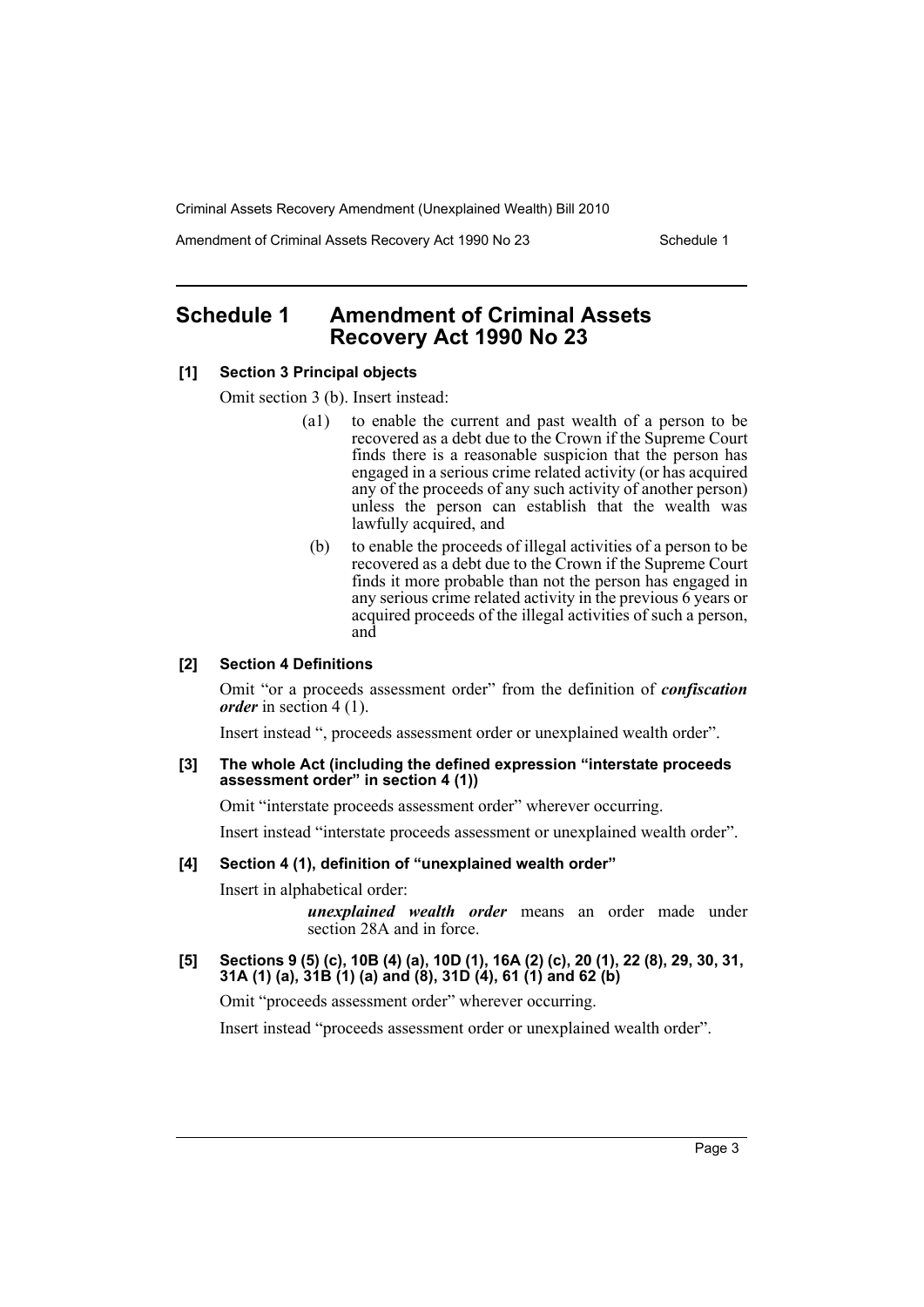#### **[6] Section 10A Proceedings for restraining orders**

Omit section 10A (1). Insert instead:

#### (1) **Application for order**

The Commission may apply to the Supreme Court, ex parte, for a restraining order in respect of specified interests, a specified class of interests, or all the interests, in property of any person (including interests acquired after the making of the order).

## **[7] Section 10A (5) (a) and (b)**

Omit the paragraphs. Insert instead:

- (a) in the case of an application in respect of an interest referred to in subsection (1)—the authorised officer suspects that:
	- (i) the person whose interest is the subject of the application has engaged in a serious crime related activity or serious crime related activities, or
	- (ii) the person whose interest is the subject of the application has acquired serious crime derived property because of any such activity of the person or of another person, or
	- (iii) the interest is serious crime derived property,
	- and stating the grounds on which that suspicion is based, and

#### **[8] Part 3, Division 2, heading**

Omit "**Proceeds assessment orders**".

Insert instead "**Proceeds assessment orders and unexplained wealth orders**".

#### **[9] Section 26A**

Insert before section 27:

#### **26A Application for proceeds assessment or unexplained wealth order**

- (1) The Commission may apply to the Supreme Court under section 27 for a proceeds assessment order or under section 28A for an unexplained wealth order (or for both).
- (2) If the Commission applies for both orders against a person, the Supreme Court cannot make both orders, but is to make the order that requires payment of the greater amount.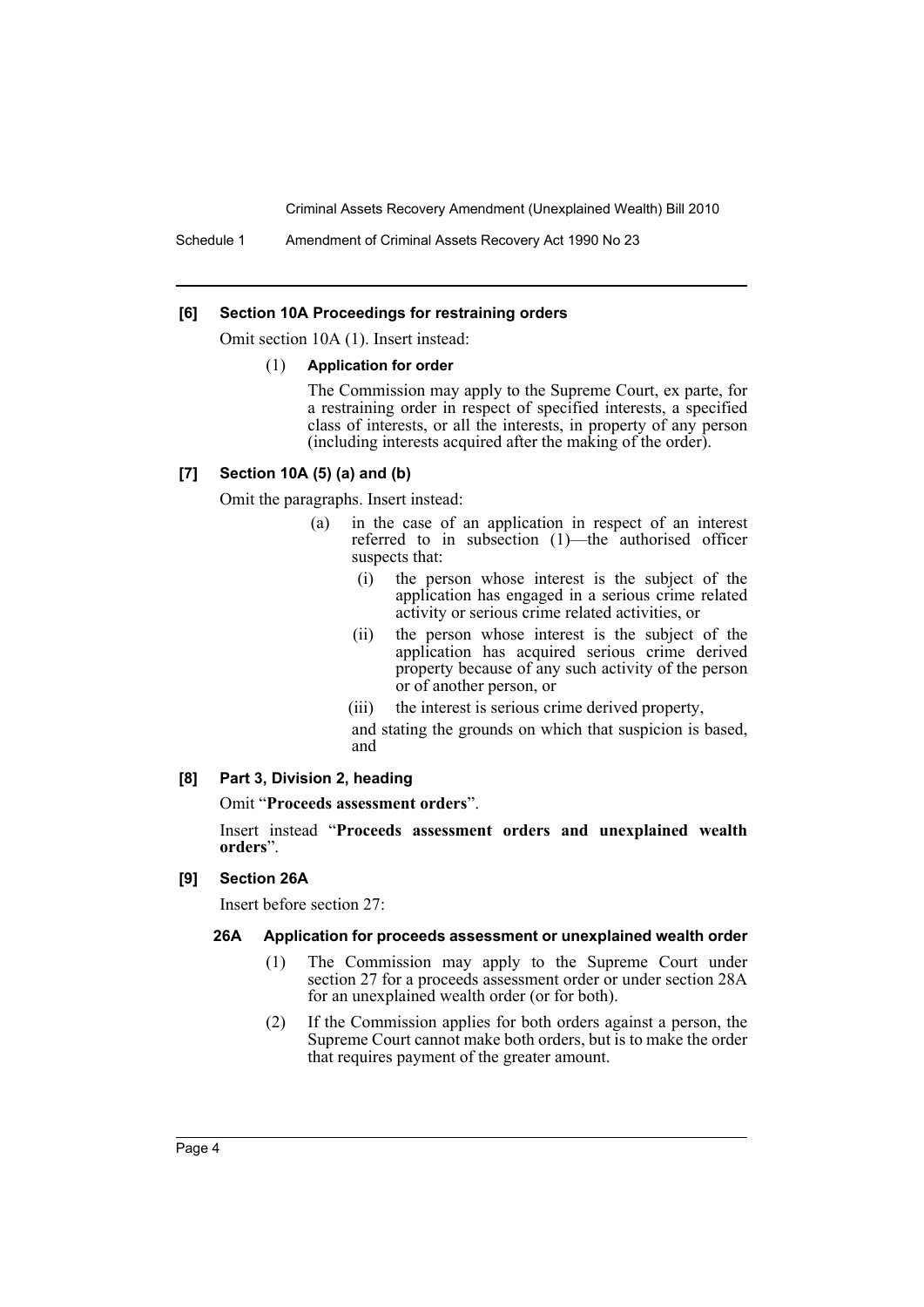Amendment of Criminal Assets Recovery Act 1990 No 23 Schedule 1

(3) If the Commission applies for only one of the orders, it may before the application is determined extend the application so that it includes an application for the other order.

#### **[10] Section 27 Making of proceeds assessment order**

Omit "person who is 18 years or older" from section 27 (2A).

Insert instead "person (other than an individual who is under the age of 18 years)".

**[11] Section 27 (2B), (2C) and (5)–(12)**

Omit the subsections.

#### **[12] Section 28 Assessment for proceeds assessment order—illegal activity proceeds**

Omit "an assessment under section 27" from section 28 (1).

Insert instead "an assessment for a proceeds assessment order under section 27".

## **[13] Section 28 (6)**

Omit the subsection.

#### **[14] Sections 28A, 28B and 28C**

Insert after section 28:

#### **28A Making of unexplained wealth order**

- (1) The Commission may apply to the Supreme Court for an unexplained wealth order requiring a person to pay to the Treasurer an amount assessed by the Court as the value of the unexplained wealth of the person.
- (2) The Supreme Court must make an unexplained wealth order if the Court finds that there is a reasonable suspicion that the person against whom the order is sought has, at any time before the making of the application for the order:
	- (a) engaged in a serious crime related activity or serious crime related activities, or
	- (b) acquired serious crime derived property from any serious crime related activity of another person (whether or not the person against whom the order is made knew or suspected that the property was derived from illegal activities).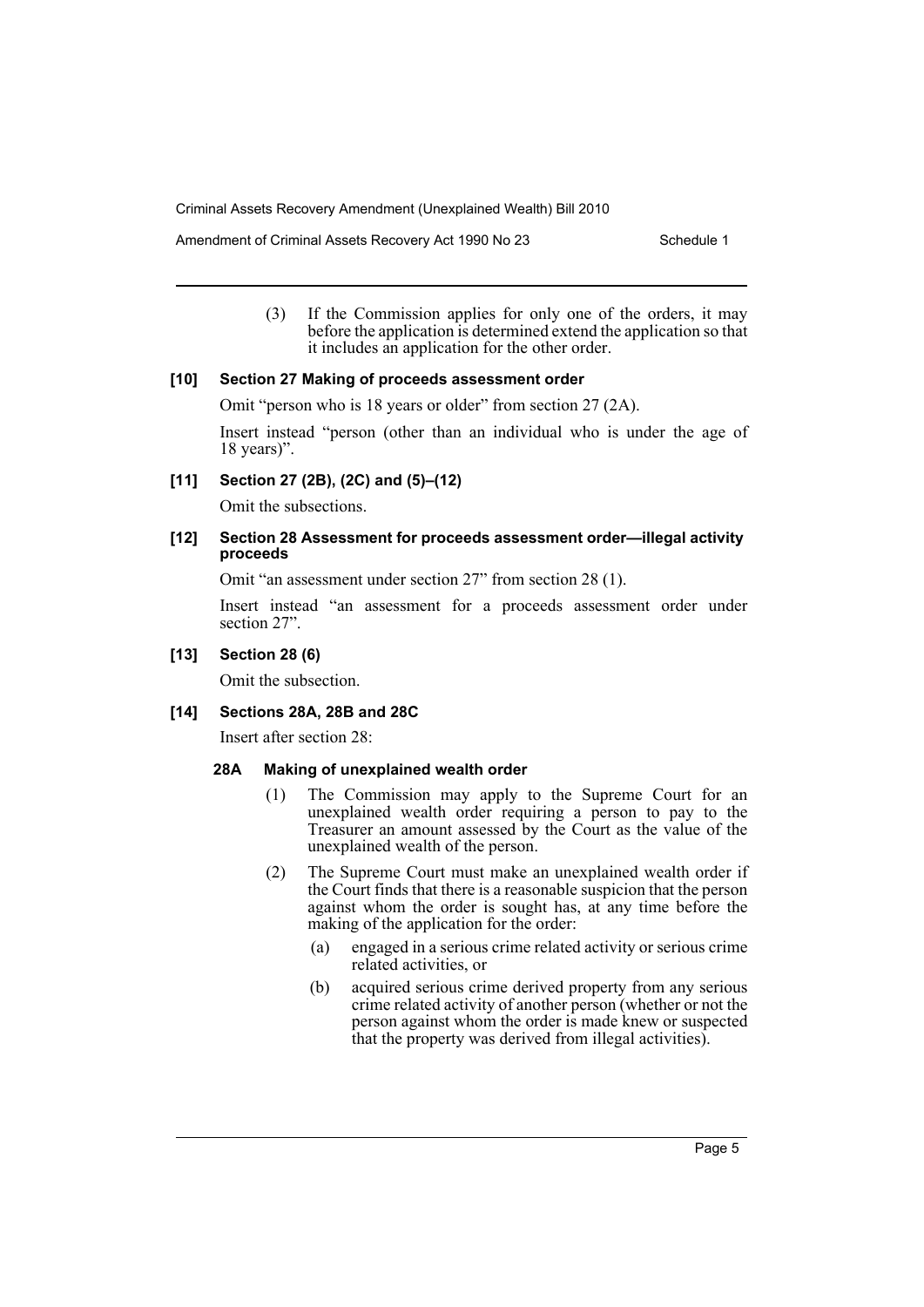- (3) A finding under this section need not be based on a reasonable suspicion as to the commission of a particular offence and can be based on a reasonable suspicion that some offence or other constituting a serious crime related activity was committed.
- (4) The Supreme Court may refuse to make an unexplained wealth order, or may reduce the amount that would otherwise be payable as assessed under section 28B, if it thinks it is in the public interest to do so.
- (5) Engagement in a serious crime related activity or the acquisition of serious crime derived property referred to in subsection (2) extends to engagement in an activity or the acquisition of property before the commencement of this section.

#### **28B Assessment for unexplained wealth order—unexplained wealth**

- (1) This section applies for the purpose of making an assessment for an unexplained wealth order of the unexplained wealth of a person against whom the order is made.
- (2) The *unexplained wealth* of a person is the whole or any part of the current or previous wealth of the person that the Supreme Court is not satisfied on the balance of probabilities is not or was not illegally acquired property or the proceeds of an illegal activity.
- (3) The burden of proof in proceedings against a person for an unexplained wealth order is on the person to prove that the person's current or previous wealth is not or was not illegally acquired property or the proceeds of an illegal activity.
- (4) The *current or previous wealth* of a person is the amount that is the sum of the values of the following:
	- (a) all interests in property of the person,
	- (b) all interests in property that are subject to the effective control of the person,
	- (c) all interests in property that the person has, at any time, expended, consumed or otherwise disposed of (by gift, sale or any other means),
	- (d) any service, advantage or benefit provided at any time for the person or, at the person's request or direction, to another person,

whether acquired, disposed of or provided before or after the commencement of this section and whether within or outside New South Wales.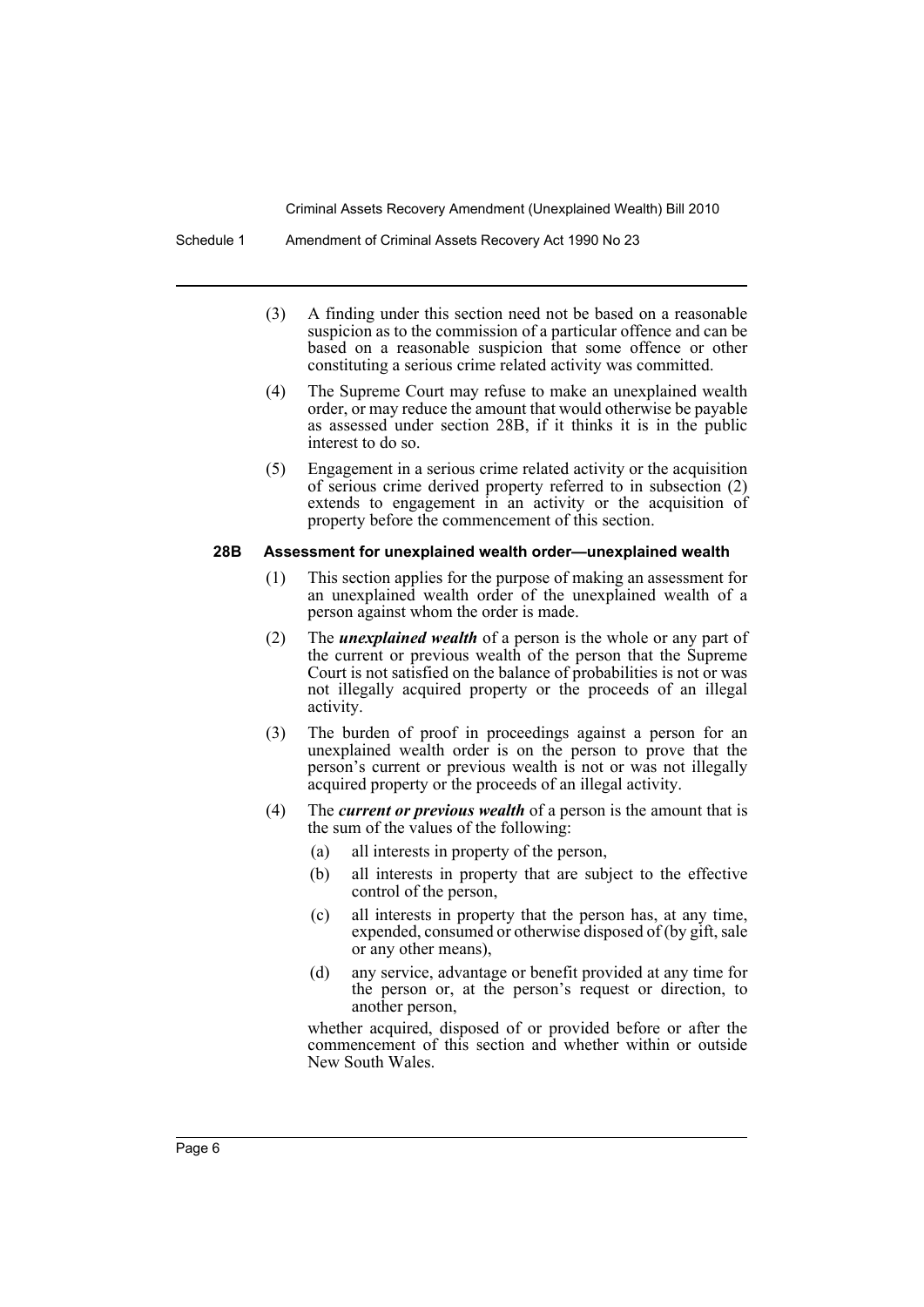Amendment of Criminal Assets Recovery Act 1990 No 23 Schedule 1

- (5) In assessing the unexplained wealth of a person, the Supreme Court is not required to consider any current or previous wealth of which the Commission has not provided evidence.
- (6) The value of any thing included as current or previous wealth is:
	- (a) in the case of wealth that has been expended, consumed or otherwise disposed of—the greater of:
		- (i) the value at the time the wealth was acquired, and
		- (ii) the value immediately before the wealth was expended, consumed or otherwise disposed of, or
	- (b) in any other case—the greater of:
		- (i) the value at the time the wealth was acquired, and
		- (ii) the value at the time the application for the unexplained wealth order was made.

#### **28C General provisions applying to proceeds assessment and unexplained wealth orders**

- (1) In assessing the amount payable under an unexplained wealth order, the Supreme Court must deduct the following (but only if those amounts would otherwise be included in the assessment of the amount payable under the order):
	- (a) the value of any interests in property of the defendant forfeited under another confiscation order under this Act or an interstate assets forfeiture order,
	- (b) any amounts paid or payable by the defendant under any previous proceeds assessment order or unexplained wealth order under this Act or any interstate proceeds assessment or unexplained wealth order,
	- (c) the value of any interests in property of the defendant forfeited under a confiscation order or interstate forfeiture order within the meaning of the *Confiscation of Proceeds of Crime Act 1989*,
	- (d) any amounts paid or payable by the defendant under any drug proceeds order, pecuniary penalty order or interstate pecuniary penalty order within the meaning of the *Confiscation of Proceeds of Crime Act 1989*.
- (2) The Supreme Court may not make a proceeds assessment order or unexplained wealth order in an application that relates wholly to external serious crime related activity, unless it is satisfied that no action has been taken under a law of the Commonwealth or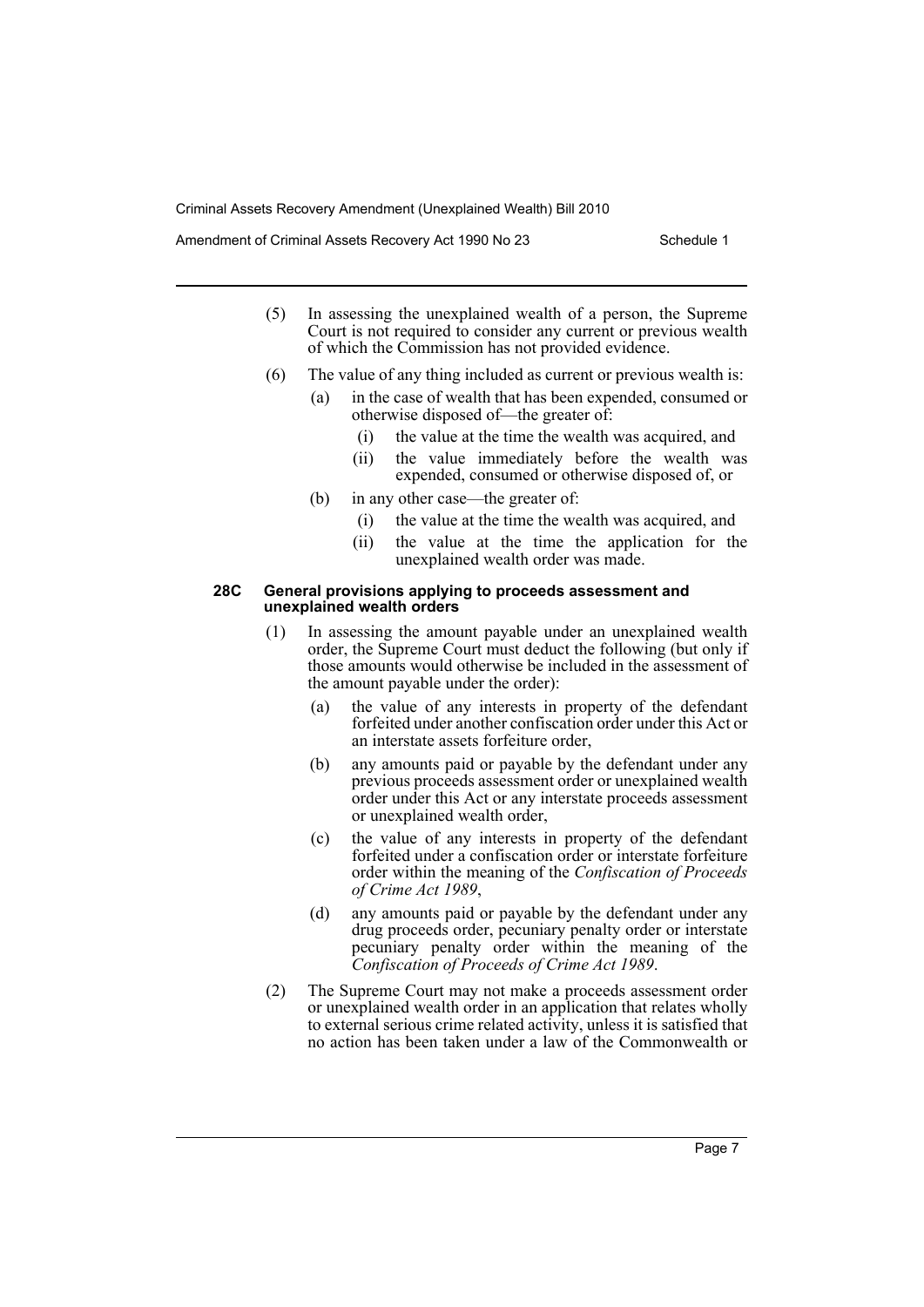Schedule 1 Amendment of Criminal Assets Recovery Act 1990 No 23

any other place outside this State (including outside Australia) in relation to the proceeds of the external serious crime related activity.

- (3) For the purposes of subsection (2), an affidavit by an authorised officer that includes a statement that the officer has made due inquiry and is satisfied that no action has been taken under a law of the Commonwealth or any place outside this State (including outside Australia) against any interests in property in relation to the proceeds of the external serious crime related activity is proof, in the absence of evidence to the contrary, of the matters contained in the affidavit.
- (4) The quashing or setting aside of a conviction for a serious crime related activity does not affect the validity of a proceeds assessment order or unexplained wealth order.
- (5) The making of a proceeds assessment order or unexplained wealth order does not prevent the making under Division 1 of an assets forfeiture order based on the serious crime related activity, or on all or any of the serious crime related activities, in relation to which the proceeds assessment order or unexplained wealth order is made.
- (6) The amount a person is required to pay under a proceeds assessment order or unexplained wealth order is a debt payable by the person to the Crown on the making of the order and is recoverable as such.
- (7) If a proceeds assessment order or unexplained wealth order is made against a dead person, subsection  $(\hat{6})$  has effect before final distribution of the estate as if the person had died the day after the making of the order.
- (8) The net amount recovered under a proceeds assessment order or unexplained wealth order is to be paid to the Treasurer and credited to the Proceeds Account.
- (9) Notice of an application for a proceeds assessment order or unexplained wealth order is to be given to the person against whom the order is sought and any other person required by the regulations to be given notice.
- (10) The absence of a person entitled to be given notice of a proceeds assessment order or unexplained wealth order does not prevent the Supreme Court from making the order.
- (11) The Supreme Court may, when it makes a proceeds assessment order or unexplained wealth order or at any later time, make any ancillary orders that the Court considers appropriate.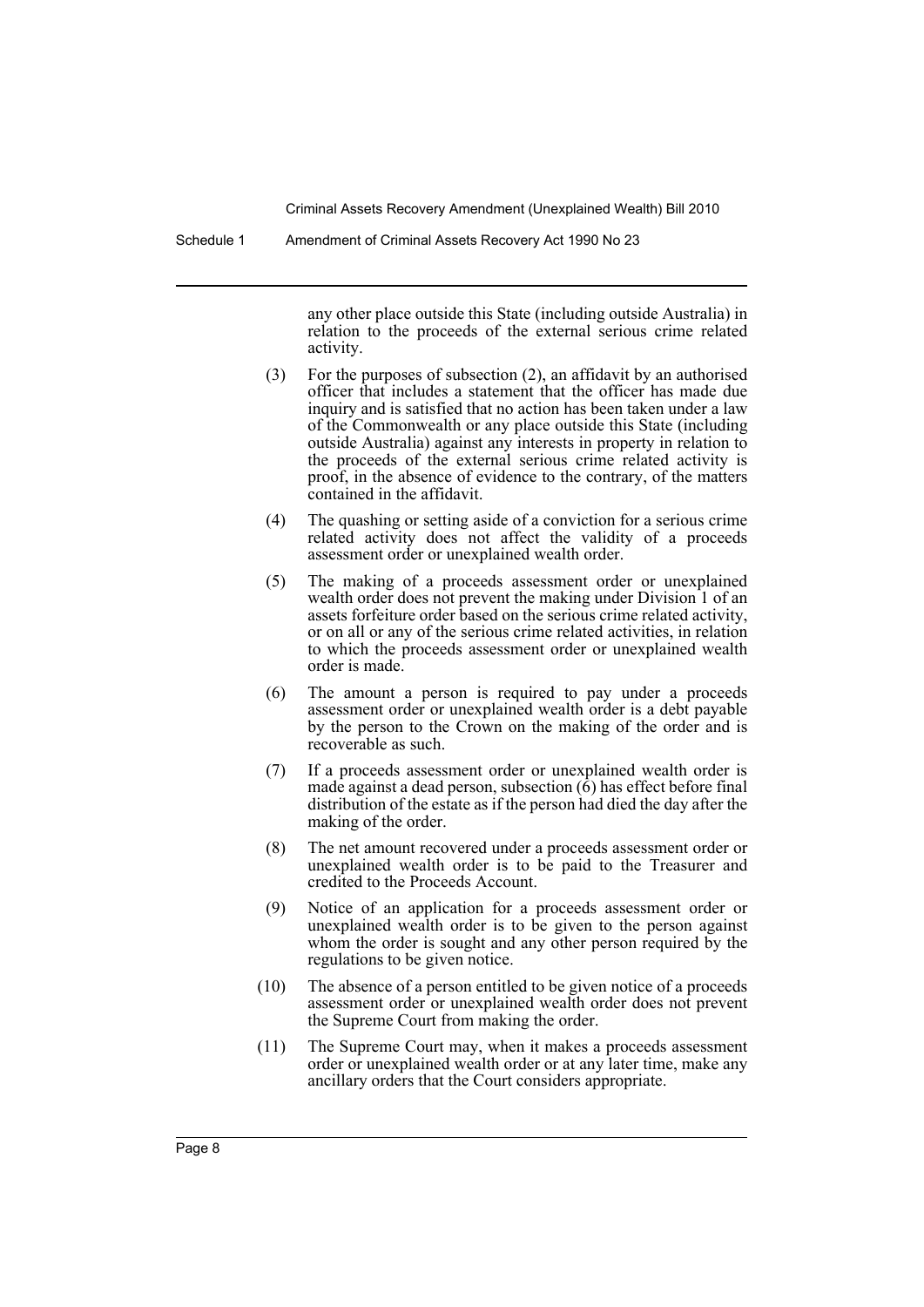Amendment of Criminal Assets Recovery Act 1990 No 23 Schedule 1

- (12) Despite any rule of law, or any practice, relating to hearsay evidence, the Supreme Court may, for the purposes of an application for a proceeds assessment order or unexplained wealth order, receive evidence of the opinion of:
	- (a) a member of the NSW Police Force, or
	- (b) a member of the Australian Federal Police, or
	- (c) an officer of Customs within the meaning of the *Customs Act 1901* of the Commonwealth, or
	- (d) a member or officer of the Commission,

who is experienced in the investigation of illegal activities involving plants or drugs, being an opinion with respect to:

- (e) the amount that was the market value at a particular time of a particular kind of plant or drug, or
- (f) the amount, or range of amounts, ordinarily paid at a particular time for the doing of anything in relation to a particular kind of plant or drug.

#### **[15] Section 32 Establishment and use of Proceeds Account**

Omit section 32 (3) (c). Insert instead:

(c) to the credit of the Victims Compensation Fund established under the *Victims Support and Rehabilitation Act 1996*—half of the proceeds of proceeds assessment orders or unexplained wealth orders paid to the Proceeds Account (calculated after deducting from the proceeds any amounts payable under paragraph (b) or agreed to be paid to the Commonwealth, another State or a Territory or an authority of the Commonwealth, another State or a Territory), and

#### **[16] Schedule 1 Savings and transitional provisions**

Insert at the end of clause 1 (1):

*Criminal Assets Recovery Amendment (Unexplained Wealth) Act 2010*